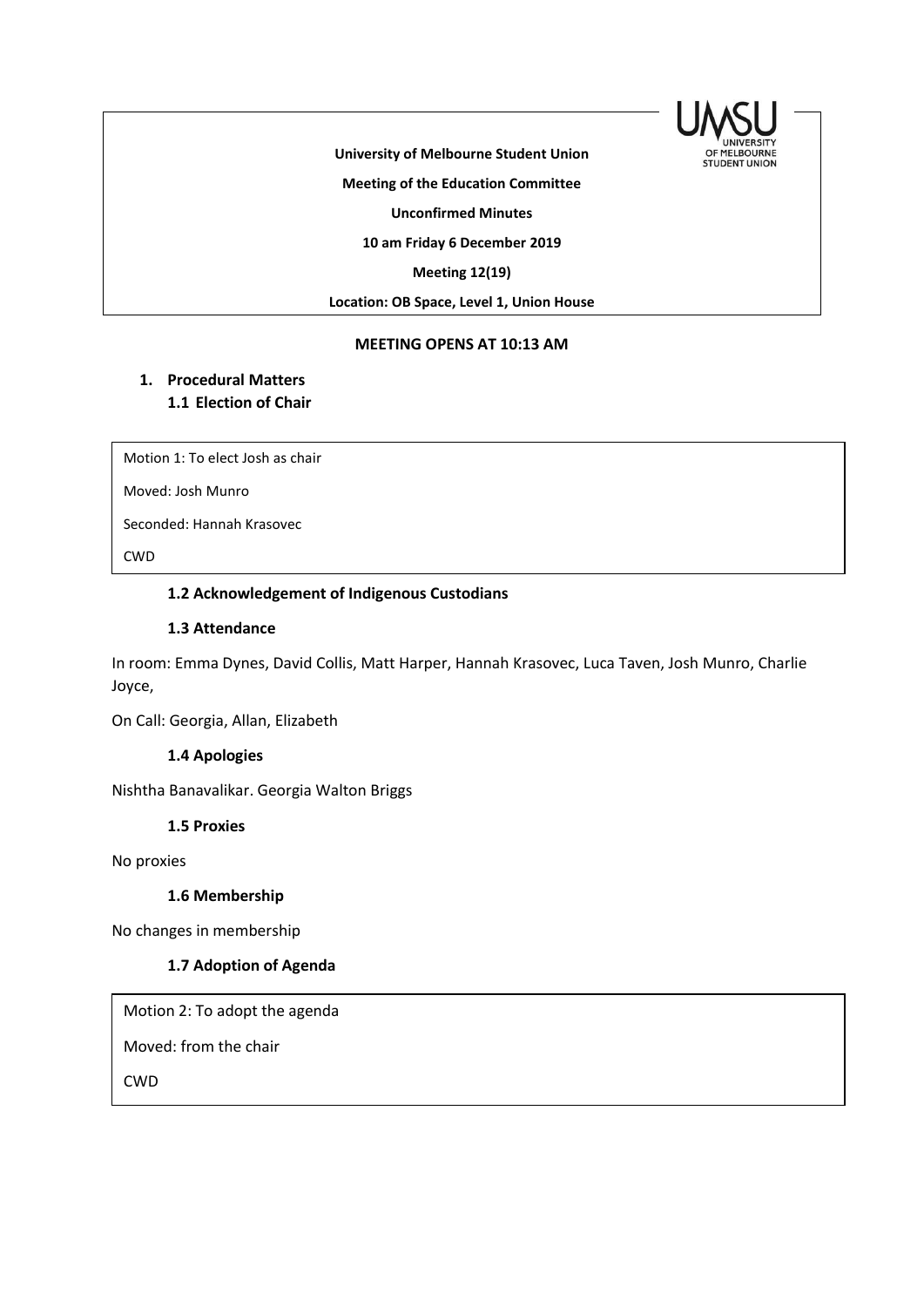### **2. Confirmation of Previous Minutes**

Motion 2: To confirm the previous minutes

Moved: from the chair

CWD

## **3. Conflicts of Interest Declaration**

No conflict of interest

### **4. Matters Arising from the Minutes**

No matters arising from the minutes.

### **5. Correspondence**

Charlie is corresponding with NTEU about the dispute of casual arts tutors with Unimelb HR, will update the committee when we know more.

## **6. Office Bearer Reports**

Georgia: I sat on academic board yesterday. The board rushed through the Fit To Practice policy, and half the room didn't vote on it because they didn't know what was happening. Hardly any discussion happened. FtP is a modified version of the currently existing policy. If a student commits a misconduct on a placement, it's up to the dean's discretion as to whether the student is compensated. This isn't intrinsically

Josh: There are changes to O-Week changes beginning 2020. The three-day Summerfest is being condensed into 1 day.

Luca: will this lead to less student engagement?

Charlie: the amount of days that UMSU departments proper have to engage with students has stayed the same. Previously, there has been UMSU activities spread out over 3 days, with 1 day for departmental outreach and 2 days for clubs. These have been condensed into one day, and this may have the added benefit of attracting new students to UMSU who had otherwise just cared about clubs.

Charlie: Yesterday as part of OB orientation, we had a presentation from the development team of the New Student Precinct. Heaps of university money is being put into developing a new student precinct, and the plans were actually impressive. The potential downside is that UMSU will have to move from union house to the Doug McDonnell building, and this may damage our identity as a separate organisation. It may also sever our links to the union's radical history, much of which occurred within Union House. We must maintain vigilance through this process, and make sure that as we transition to the new student precinct we maintain our identity and independence.

Motion 3: To accept the office bearer reports Moved: Hannah K Second: Matt Harper CWD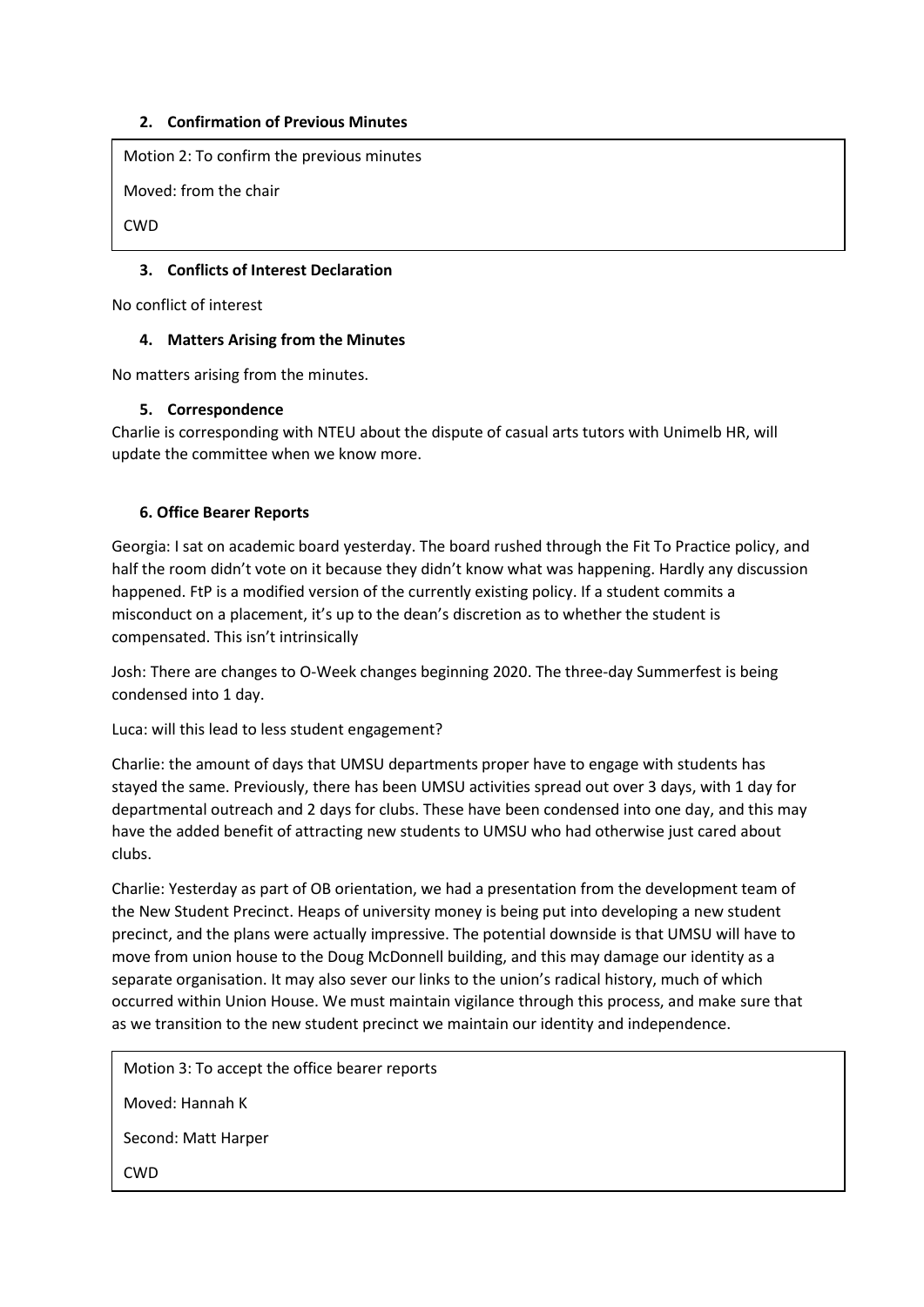### **7. Other Reports**

No other reports

### **8. Operational Business**

#### **8.1. 2020 Budget**

Emma D: Climate crisis is the biggest issue facing students right now. The Education department should maintain focus on environmental campaigns. Should have more money for printing posters, and banners on union house. Crisis is just going to continue over summer, and this will mean that it will be fresh on new students' minds going into 2020.

Charlie: We will maintain our focus on the environmental movement, but also, we need to be fulfilling our role as advocating for better conditions for students on campus and fighting for student rights and for better conditions in higher ed.

Georgia: Would just like to agree with all that, but also add that we have dedicated no money to printing because it is free.

Elizabeth: Will we keep our focus on advocating for better conditions on campus.

Georgia: Ed Ac will be doing this. We can also start holding their funding over their heads unless they start changing things because of federal government reforms. We will also be boosting the SRN so that students can feel like they have more of a voice.

Charlie: Ed Pub will definitely do this, as I pointed out before. We need to be running an intersectional campaign which can link the ways that the corporate university has contributed both to attacks on higher education as well as complicity in the climate crisis, as well as a whole host of other issues. We need a campaign that can make these connections, and thus mobilise students around a whole suite of different issues and from a whole range of different backgrounds.

Luca T: Government has been chipping away at higher education, but also they're not on the front foot right now. The climate movement is really heating up, and the focus on environment was really good this year at increasing student engagement with the union.

Elizabeth: We are the education department, we should be focussing on education

Charlie: these issues are intersectional and are not distinct.

Hannah: people on the ground really care about education, as it impacts their daily lives.

Emma: Unions have power through mobilisation. We need to be fighting around issues that mobilise people, and the environment movement is a mobilising issue right now. If we mobilise people we can then funnel that mobilisation into education issues.

Georgia: Side track, but I forgot to mention in my OB report. Ed Fest is a will be a big activity in early semester 1 of the education department. Focus will be on communicating education issues to the wider student population in a way that is engaging and accessible. This may include big board game activities that are education themed. Ultimately just a week of activities that get them thinking about things happening on campus concerning education.